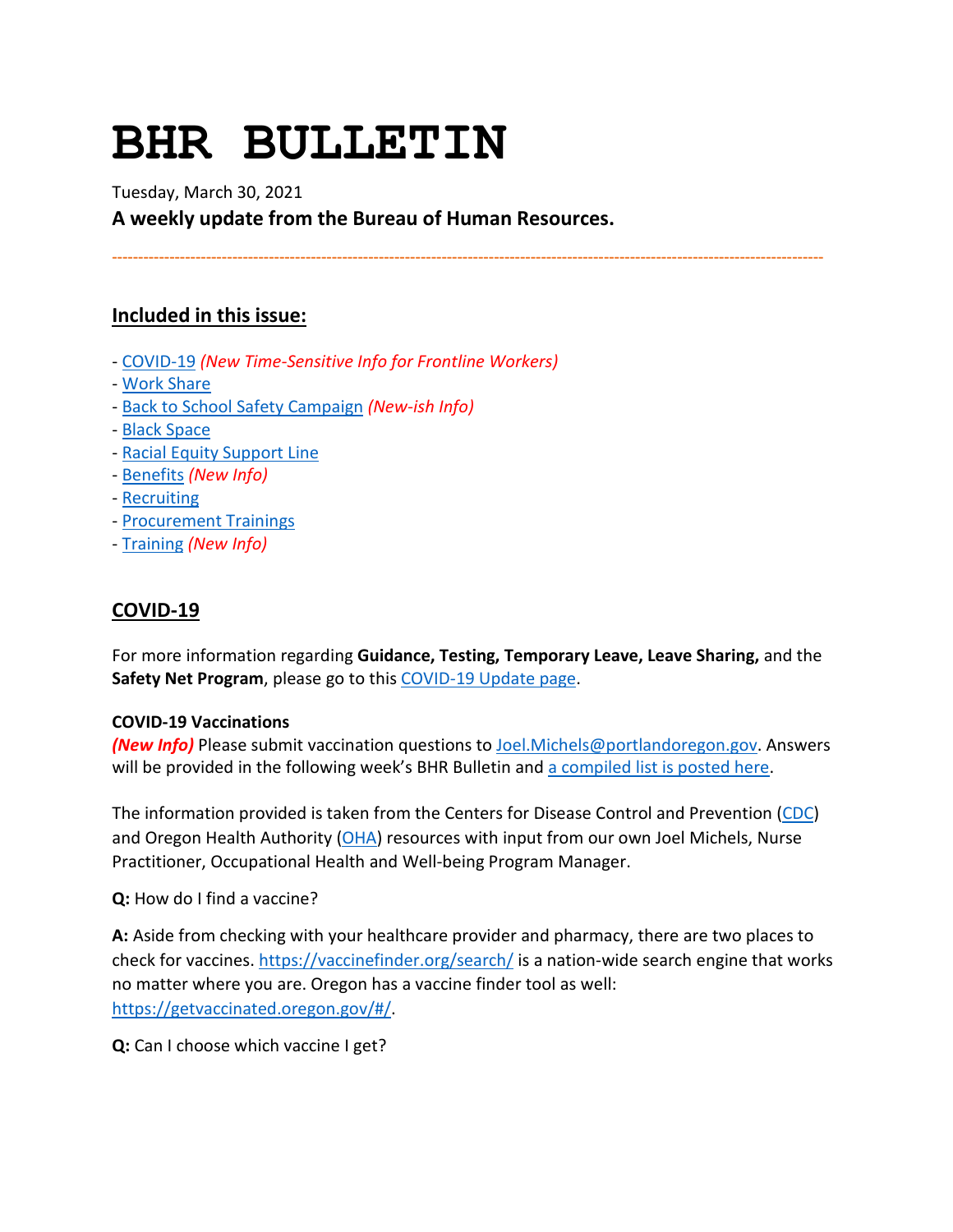**A:** The CDC suggests you get any COVID-19 vaccine that is available when you are eligible. Do not wait for a specific brand. All currently authorized and recommended COVID-19 vaccines are [safe](https://www.cdc.gov/coronavirus/2019-ncov/vaccines/safety/safety-of-vaccines.html) and [effective,](https://www.cdc.gov/coronavirus/2019-ncov/vaccines/effectiveness.html) and CDC does not recommend one vaccine over another.

Learn more about [your COVID-19 vaccination,](https://www.cdc.gov/coronavirus/2019-ncov/vaccines/expect.html) including how to find a vaccination location, what to expect at your appointment, and more.

**Q:** Will the City's vaccine clinic provide shots for anyone that is eligible?

**A:** The City is not able to vaccinate employees who are outside of our target population, which is determined by the Oregon Health Authority. We anticipate offering vaccine to frontline workers (those unable to telework) first. If you qualify for the vaccine sooner for another reason such as your age or a health condition, you can use the [GetVaccinated.org](https://getvaccinated.oregon.gov/) tool and find other options.

## **Q: I'm a frontline worker with the City. How do I add my name to the list?**

**A:** If you meet the frontline worker definition, have not yet received a vaccine, and would like to have the option to participate in a City vaccine clinic, **please enter your information into this survey by end of the day TOMORROW, March 31:** 

[https://app.smartsheet.com/b/form/60c8172e85714bdd865566bd4b330794.](https://app.smartsheet.com/b/form/60c8172e85714bdd865566bd4b330794)

Next week we will continue to answer questions related to COVID-19 vaccinations. The intent of the information is to help you make an informed decision about vaccination. If you have questions, please send them to [Joel.Michels@portlandoregon.gov.](mailto:Joel.Michels@portlandoregon.gov)

## [The City's COVID-19 Response page is available here.](https://www.portlandoregon.gov/bhr/index.cfm?&c=81055)

## **Wheelchair Service for Vaccination**

The Oregon Convention Center is offering a free wheelchair service for people with mobility disabilities who are getting vaccinated there (similar to what is at the airport). Anyone who wants to borrow a wheelchair or be pushed can get one. Simply ask someone wearing a yellow vest and they will direct you.

# <span id="page-1-0"></span>**Work Share**

#### **1099-G Discrepancies**

After reviewing your 1099-G, if you think you did not receive all the benefits indicated on the form, or believe your 1099-G is incorrect, please contact the Work Share team at [inboxworkshare@portlandoregon.gov.](mailto:inboxworkshare@portlandoregon.gov) We can research the payments you received and compare them to the payments issued by Oregon Employment Department (OED) to determine if something is missing. Then we can contact OED on your behalf.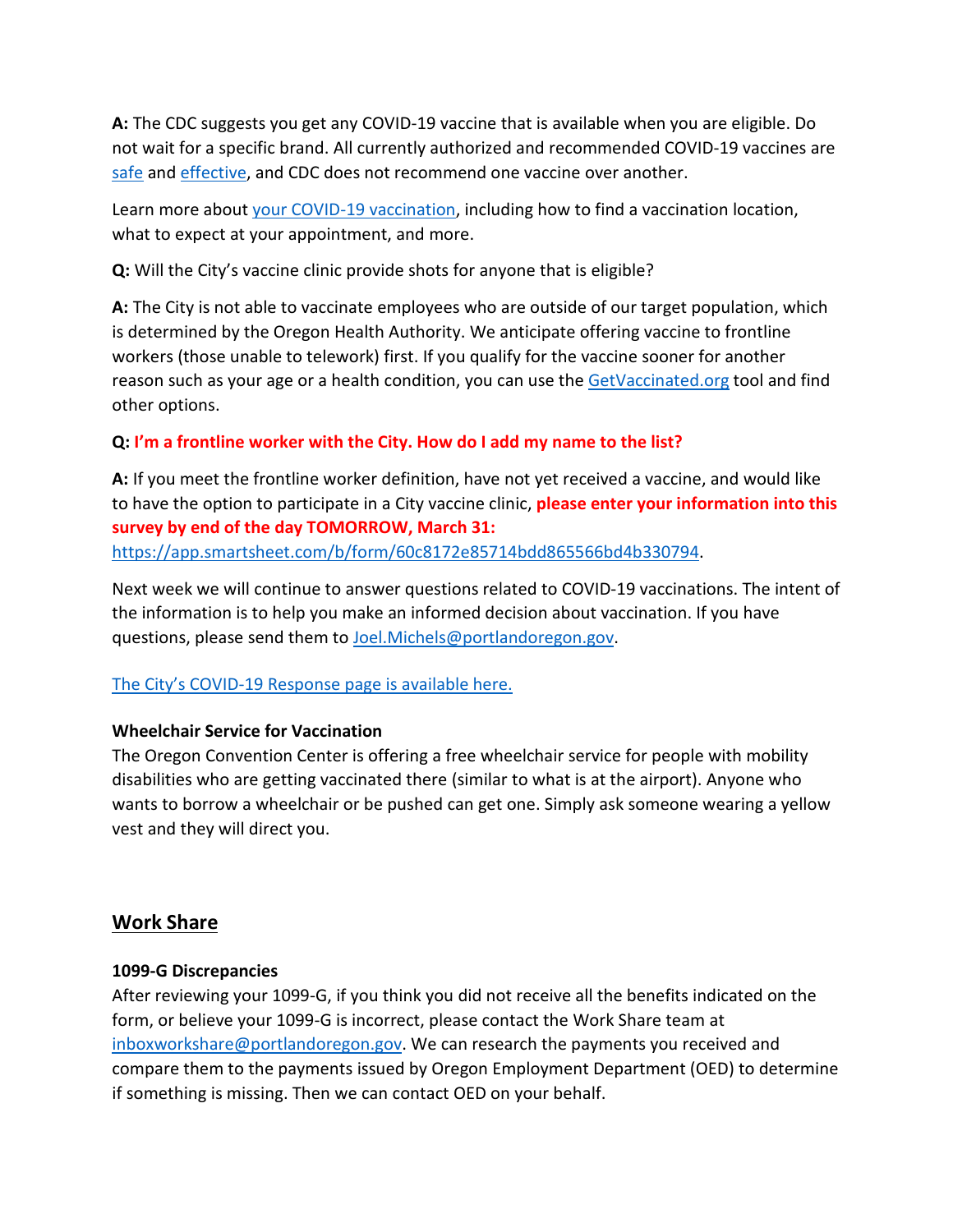#### **City Work Share Plan Renewal**

The City's Work Share plan expires May 29, 2021. Throughout April, we will be collecting new initial claim forms, additional income forms, and direct deposit forms from all employees planning to participate in the Work Share program after expiration. To avoid a lapse in your benefits payments, please respond as soon as possible to emails regarding the renewal process.

#### [The following Work Share updates are available here.](https://www.portlandoregon.gov/bhr/article/782534)

**OED Letters Regarding Pandemic Unemployment Assistance (PUA) Waiting Week Payments OED Adjudication (Judgment) for Missed Opportunities to Work Lost Wages Assistance Processing ReliaCard 1099-G Tax Information for Work Share Benefits CARES Act Extension Missed Opportunities to Work 1099-G Phone Number Report of Additional Income Work Share Claim Recertification Overpayment Updates Clarification**

Read a comprehensive [FAQ regarding the Work Share program.](https://www.portlandoregon.gov/bhr/article/761976)

If you have questions regarding Work Share benefits or the process, please email [Inboxworkshare@portlandoregon.gov.](mailto:Inboxworkshare@portlandoregon.gov)

# <span id="page-2-0"></span>**Back to School Safety Campaign**

*(New-ish Info)* Beginning March 29, many students returned to classrooms in Portland. PBOT's Safe Routes to School and Metro have partnered to build a new campaign to remind drivers that although in-person school may not look the same this year, our kids are still biking, walking and playing in our neighborhoods as well as traveling to and from schools for hybrid learning, school lunches and materials. Phase 1 of the campaign is all online, and is available in 5 languages in addition to English: Arabic, Chinese, Spanish, Russian and Vietnamese. Download Phase 1 materials for Facebook, Twitter and Instagram, virtual meeting backgrounds, social media captions and more by visiting[: http://www.oregonmetro.gov/kidseverywhere.](http://www.oregonmetro.gov/kidseverywhere)

PBOT invites you to download and share any of the materials with friends, colleagues, and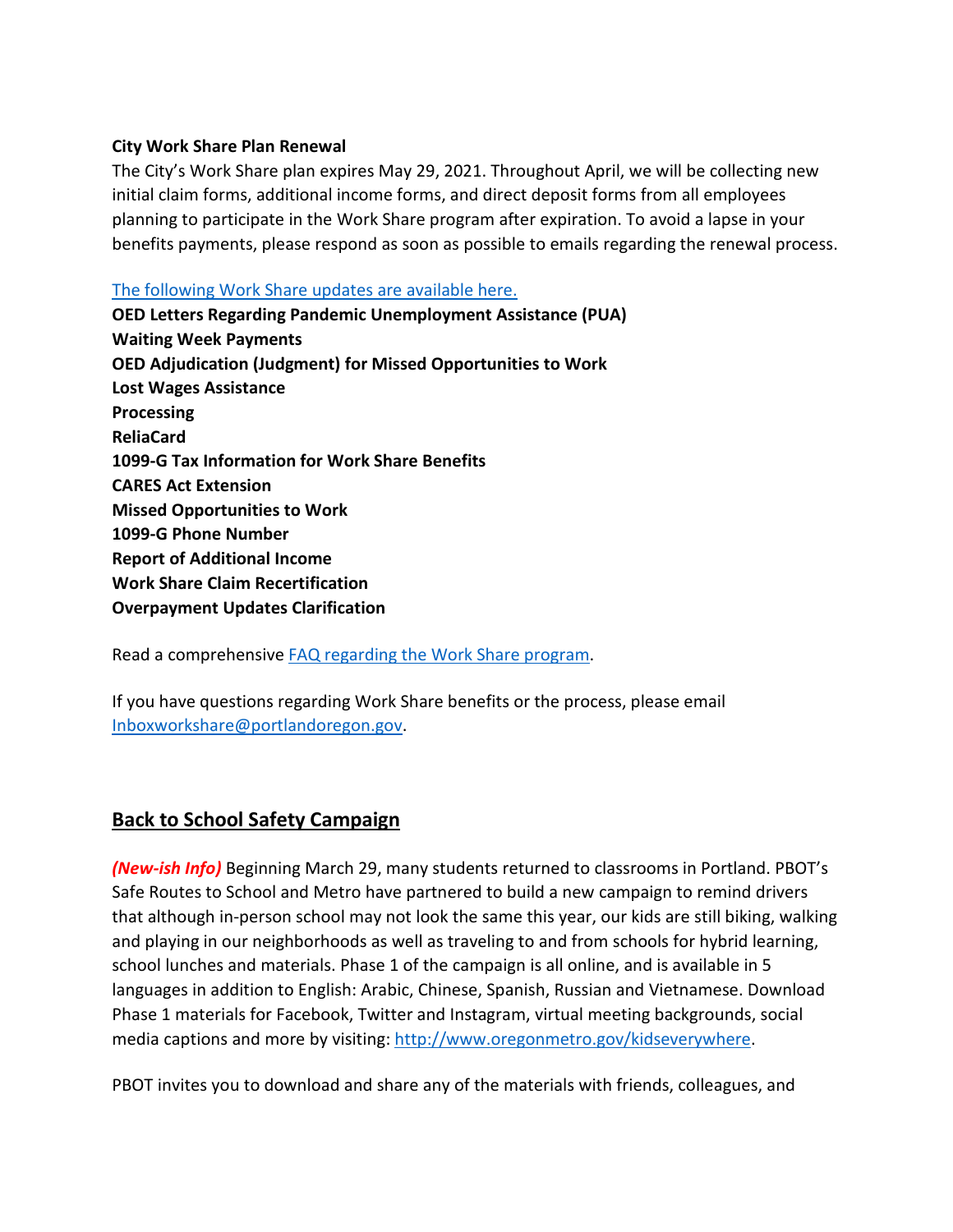networks. You can also follow #DriveLikeIt on Facebook, Twitter or Instagram and reshare posts from [PBOT Safe Routes to School.](https://www.facebook.com/PBOTSafeRoutes/)

# <span id="page-3-0"></span>**Black Space**

This meeting is specifically for City of Portland's Black employees. We will provide support where needed, and work together to identify common experiences as well as ways the City can better support and retain Black employees.

Meetings occur on the last Monday of every month.

April 26, 1 p.m. May 24, 1 p.m. June 28, 1 p.m.

Please download and import the following iCalendar (.ics) files to your calendar system. Monthly: [https://us02web.zoom.us/meeting/tZcpduqspj4iGNXOBGXnSckAt5A8VMIAZ1JM/ics?icsToken=](https://us02web.zoom.us/meeting/tZcpduqspj4iGNXOBGXnSckAt5A8VMIAZ1JM/ics?icsToken=98tyKuGrqjopHtyQuBuGRpwqBoj4b-jxiCVHjY1lsz3COy5gYQjXIrdjaoRSOfnq) [98tyKuGrqjopHtyQuBuGRpwqBoj4b-jxiCVHjY1lsz3COy5gYQjXIrdjaoRSOfnq](https://us02web.zoom.us/meeting/tZcpduqspj4iGNXOBGXnSckAt5A8VMIAZ1JM/ics?icsToken=98tyKuGrqjopHtyQuBuGRpwqBoj4b-jxiCVHjY1lsz3COy5gYQjXIrdjaoRSOfnq)

Join Zoom Meeting:<https://us02web.zoom.us/j/83413485821> Meeting ID: 834 1348 5821 l Passcode: BLM2021 One tap mobile: +13462487799,,83413485821#,,,,\*0798510# US (Houston)

# <span id="page-3-1"></span>**Racial Equity Support Line**

## **503-575-3764**

This is a service led and staffed by people with lived experience of racism. We offer support to those feeling the emotional impacts of racist violence and microaggressions, as well as the emotional impacts of immigration struggles and other cross-cultural issues.

We get it. And we're here to talk. To support. To connect.

[More information is available here.](https://www.linesforlife.org/racial-equity-support-line/?fbclid=IwAR189nJCJbrA3RHn8r_cUZ29iBier77c2vNBIjGUew7aTDyc1DaC0SrDa7Q)

# <span id="page-3-2"></span>**Benefits**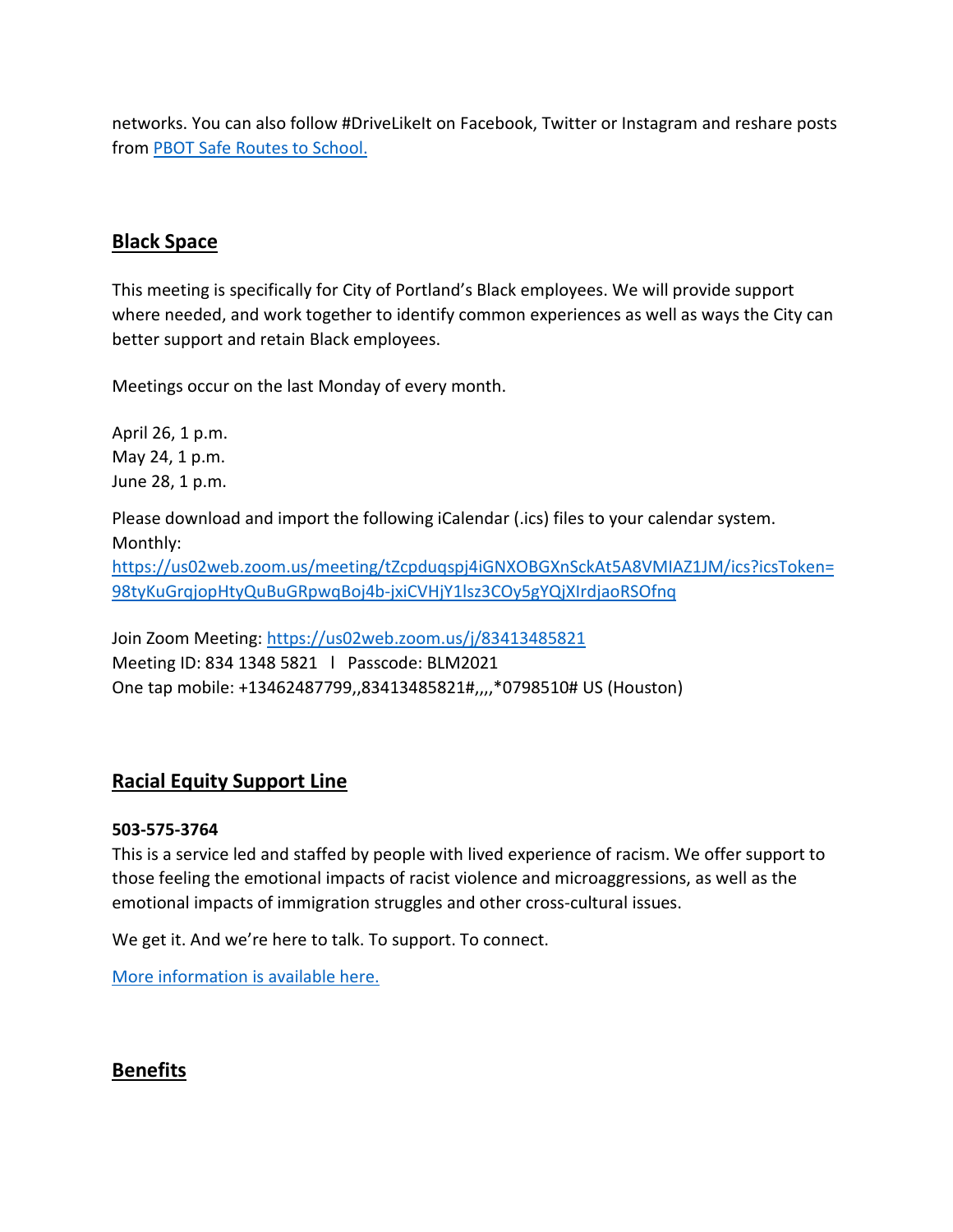#### **Employee Assistance Program (EAP)**

[24-hour Help During Emergencies and Other Times of Need](https://www.portlandoregon.gov/bhr/76512) If you are in crisis, help is a confidential call away. Cascade/EAP: 1-800-433-2320 (text) 503-850-7721 National Suicide Hotline: 1-800-273-8255 (website)<https://suicidepreventionlifeline.org/>

### **Employee Care & Support Guide**

With you in mind, this **Employee Care & Support Guide** was created to provide stability during these uncertain times. Topics covered include: Families First Coronavirus Response Act, COVID-19 Leave Sharing Program, Dependent and Caregiver Resources, and the Safety Net Program.

#### **PERS Education Sessions -- Now Available Online**

PERS related questions can be answered via phone (888-320-7377) an[d email.](https://www.oregon.gov/pers/Pages/Submit-a-Question.aspx) PERS is offering virtual education sessions for members who are at any point in their careers.

For detailed descriptions and registration information, please visit the **Benefits Webinar page**.

## **Health, Wellness, and Financial Well-being Webinars** *(New Info)*

## *Retirement Readiness -- Presented by VOYA Financial*

Your local licensed Voya Financial representative will discuss topics including Deferred Compensation, a review of PERS estimate of retirement benefits, retirement options, retirement timelines, guidelines on completing the retirement application, an explanation of working after retirement rules, detailed information regarding the Individual Account Program (IAP), and a list of available resources.

Tuesday, March 30, 12 p.m. - 1 p.m. *(TODAY!)* [Register here.](https://voyafa.zoom.us/webinar/register/WN_4B2UJmu2TQegP86KamZrnQ)

## *Retirement Readiness* **--** *Presented by PERS*

For Tier One and Tier Two members thinking of retiring within the next three years. Topics include a review of PERS estimate of retirement benefits, retirement options, retirement timelines, guidelines on completing the retirement application, an explanation of working after retirement rules, detailed information regarding the Individual Account Program (IAP), Deferred Compensation, and a list of available resources.

Tuesday, April 27, 12 p.m. - 2 p.m. [Register here.](https://us02web.zoom.us/webinar/register/WN_pVbeuTMUQo2RXvGMlp_WOQ)

## *A Simple Approach to a Whole Foods Lifestyle*

Wednesday, March 31, 12 p.m. - 1 p.m. (No registration necessary)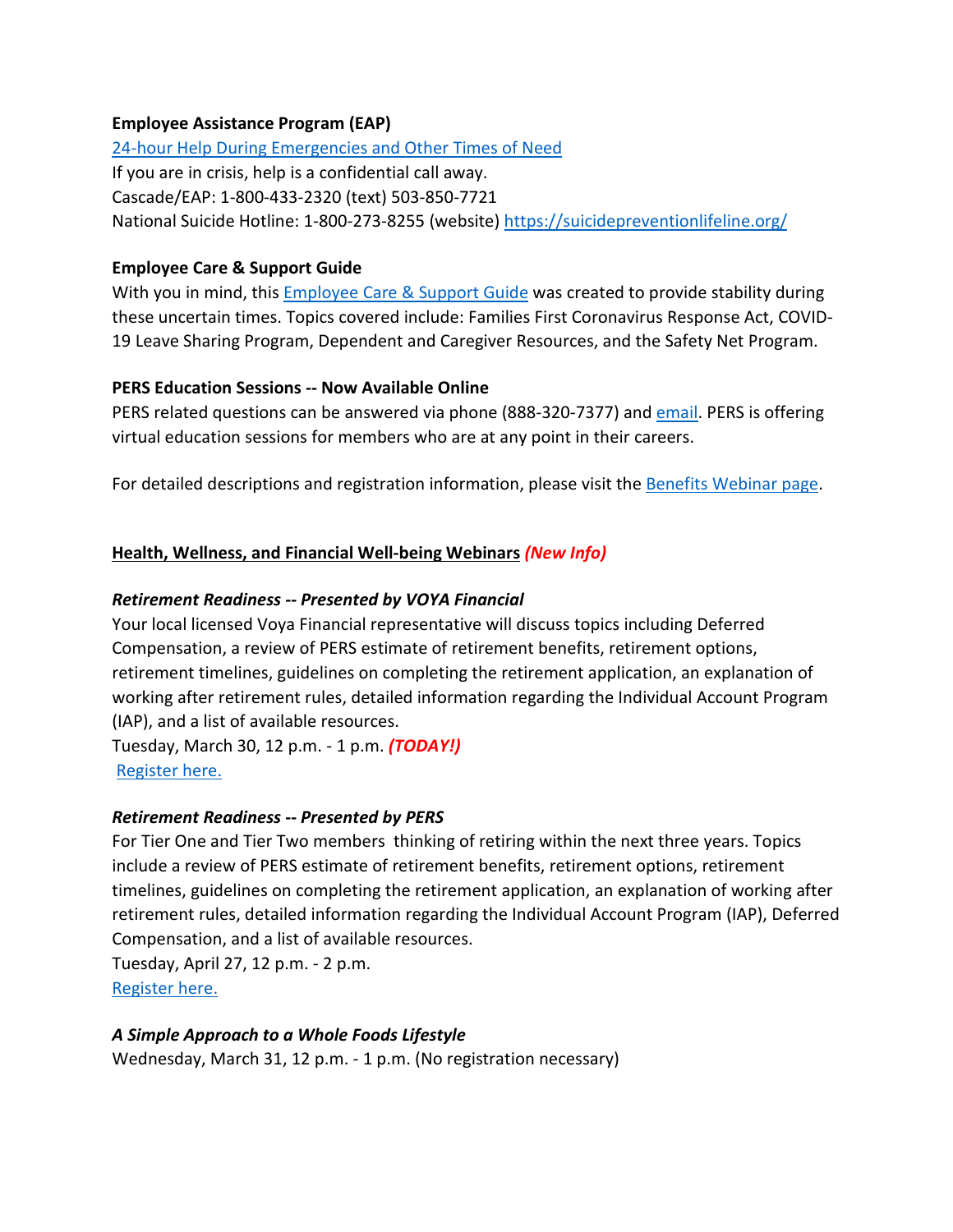Join here:

<https://kponline.webex.com/kponline/k2/j.php?MTID=tb2072cc4c14c60dab243c1fcc932216b> Password: Thrive123

To join by phone: 408-418-9388 Access code: 133 485 7419

#### *Social Security 101*

Learn more about preparing for your retirement, how you qualify for benefits, how earnings and age affect your benefits, which family members qualify for benefits, and what you should consider when deciding when to start receiving your Social Security benefits. The presentation will include reminders about Medicare and information about online tools and services that streamline applying for Social Security.

Tuesday, April 6, 12 p.m. - 1 p.m. [Register here.](https://us02web.zoom.us/webinar/register/WN_Y0u97Q5TRw2EwBq4EEKhaA)

#### *Medicare 101*

Understand how and when to enroll in Medicare Parts A & B, the Medicare alphabet, the difference between supplemental vs. advantage plans, and PERS health plans options. Tuesday, April 13, 12 p.m. - 1 p.m. [Register here.](https://us02web.zoom.us/webinar/register/WN_-kLRvDtrToKwJG5EMmRhug)

#### *It's My Budget and I'm Sticking to It!*

Learn a process for creating a spending plan and practical tips for sticking to it. Tuesday, April 13, 9 a.m. *OR* 12 p.m. [Register here.](https://register.gotowebinar.com/rt/9128138247838572301?source=CSM&mc_cid=3d86c0f256&mc_eid=8547be238e)

#### *Complicated Grief During Uncertain Times*

The global pandemic has caused many of us to experience a great deal of emotional turmoil. Particularly grief, which is a common, yet misunderstood emotion. This webinar focuses on the various types of grief, coping skills, utilizing social supports, community resources, and much more.

Wednesday, April 14, 10 a.m. - 11 a.m. [Register here.](https://register.gotowebinar.com/register/5706198580417289996?mc_cid=3d86c0f256&mc_eid=8547be238e)

#### *Healthy Futures: Nourishing the Whole Family*

Learn the impact that lifestyle choices have on family life and well-being. Get tools and tips on how to plan and prepare nourishing meals and engage in family physical activity. Thursday, April 15, 11 a.m. - 12 p.m. (No registration necessary)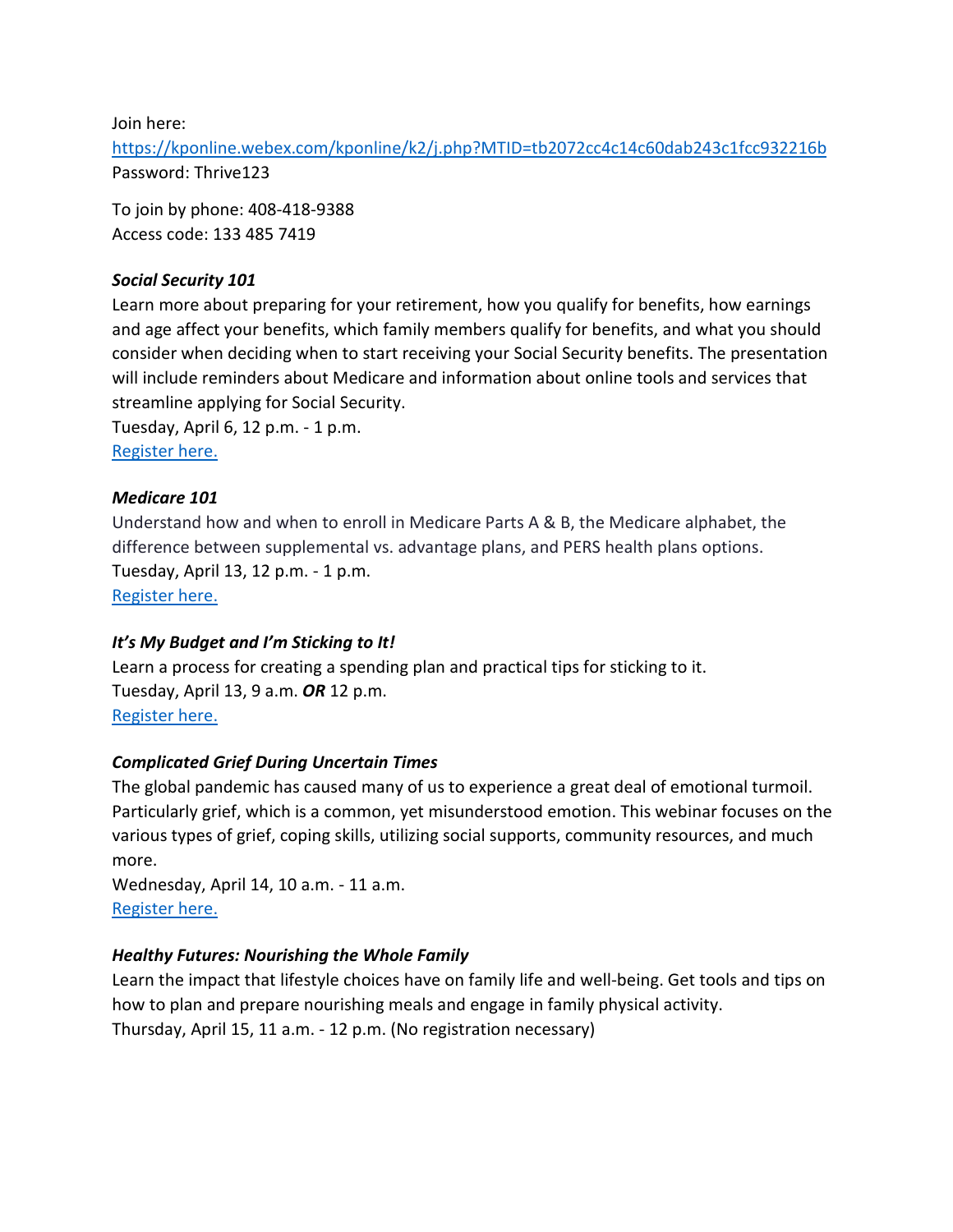Join here:

<https://kponline.webex.com/kponline/k2/j.php?MTID=t65245c6e0e320de0cbc744877c1122c6> Password: Thrive123

To join by phone: 408-418-9388 Access code: 133 110 2316

#### *All About OPSRP*

This overview is ideal for PERS members at any stage in their careers who began PERS-covered employment after August 28, 2003. Topics include membership and vesting requirements, information regarding Online Member Services and estimates, retirement eligibility, detailed information about the Individual Account Program (IAP), and member resources. Tuesday, April 20, 10 a.m. - 12 p.m. [Register here.](https://us02web.zoom.us/webinar/register/WN_mcmOfoXqQ5uHVo24OwMcMg)

#### *Financial Wellness in 5*

This quick on-demand video walks you through the basics of holistic financial wellness including spending and savings, debt management, emergency savings, retirement, protection, and other savings goals. [Learn more](https://www.voya.com/page/financial-wellness-5) here[!](https://www.voya.com/page/financial-wellness-5)

[Webinars for All –](https://cascade-gateway.lifeadvantages.net/module.php/core/loginuserpass.php?AuthState=_1a3a852f693adc187cf20e6ab784129a7005390dae%3Ahttps%3A%2F%2Fcascade-gateway.lifeadvantages.net%2Fsaml2%2Fidp%2FSSOService.php%3Fspentityid%3Dhttps%253A%252F%252Fsaml-01.personaladvantage.com%252Fsp%26cookieTime%3D1615310144%26RelayState%3Dss%253Amem%253A1d8e1b0ec14601a8153ab04497bc5fd0f0d50a5926308558f40d35a41079c199) On Demand [Managers/Supervisors –](https://www.portlandoregon.gov/bhr/article/750308) On Deman[d](https://www.portlandoregon.gov/bhr/article/750308) [Access previous Cascade Centers and Moda Health webinars.](https://www.portlandoregon.gov/bhr/index.cfm?&c=79368)

# <span id="page-6-0"></span>**Recruiting**

[Current Internal Recruitments](https://www.governmentjobs.com/careers/portlandor/promotionaljobs)

[Current External Recruitments](https://www.governmentjobs.com/careers/portlandor?)

[Current Lateral Transfer Opportunities](https://www.governmentjobs.com/careers/portlandor/transferjobs)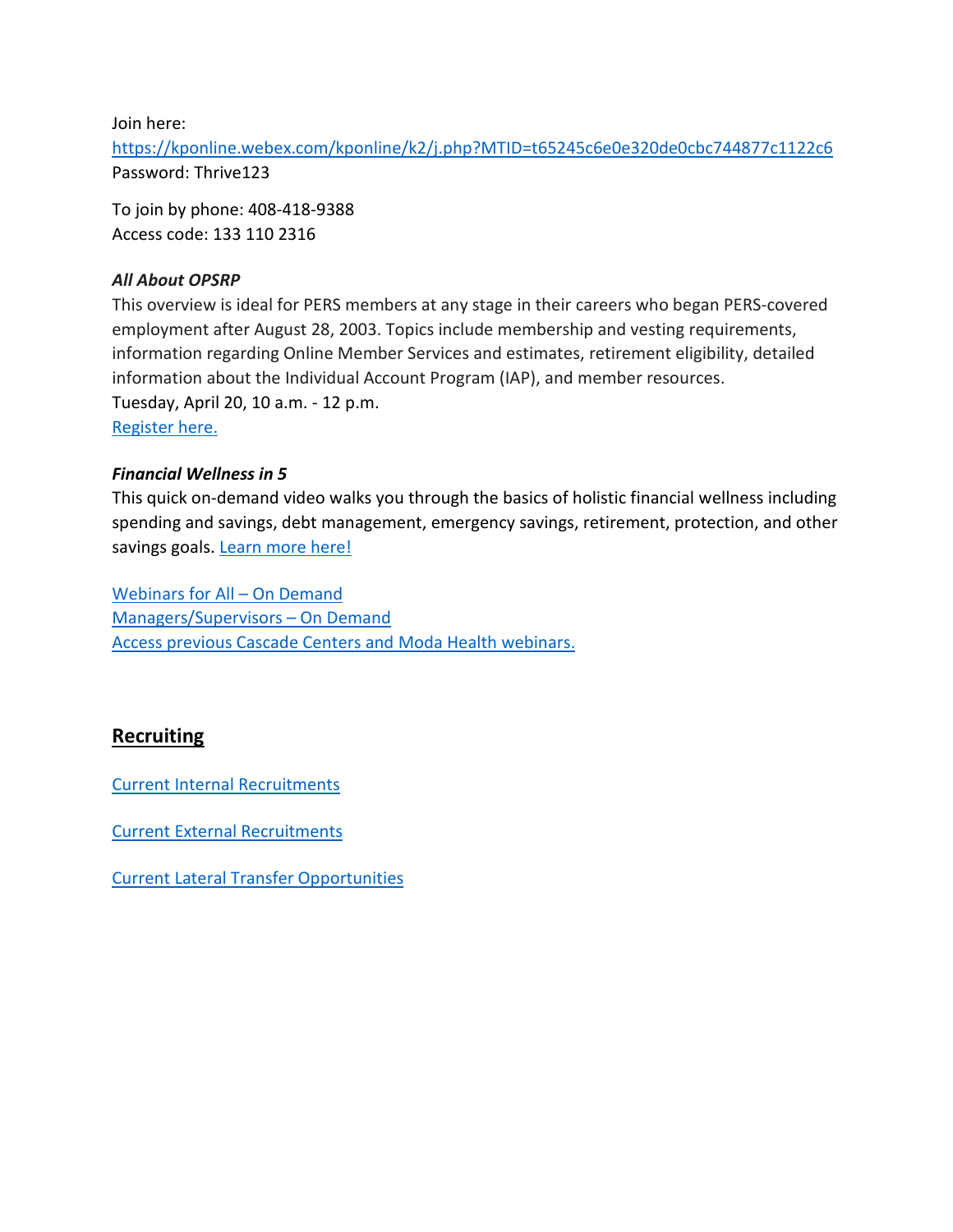# <span id="page-7-0"></span>**Procurement Trainings**

Do you buy goods and services as part of your job for the City? Sign up for an upcoming procurement class to learn about rules, tools, resources, and best practices that will ensure we're accountable to the public – and simplify your work. Whether you're a newcomer looking for an introductory lesson or a pro who wants specialized advice, we have a class for you. Learn more about [March through July classes.](https://www.portlandoregon.gov/brfs/index.cfm?&a=780678)

# <span id="page-7-1"></span>**Training** *(VIRTUAL)*

Be sure to visit [CityLearner](https://www.portlandoregon.gov/bhr/article/446111) for course descriptions and the most current class details.

## **Required, All Employees**

*HR 2.02, Workforce Harassment & Discrimination Prevention for Non-Supervisory Employees* Wednesday, April 7, 9:30 a.m. - 11:30 a.m.

*Workplace Harassment, Discrimination, & Retaliation Prevention (HR 2.02) Refresher: Non-supervisory version*  Wednesday, April 21, 10 a.m. - 11 a.m.

*Workplace Harassment, Discrimination, & Retaliation Prevention (HR 2.02) for Managers/Supervisors (New!)* Wednesday, April 21, 9 a.m. - 11 a.m.

*Workplace Harassment, Discrimination, & Retaliation Prevention (HR 2.02) Refresher for Managers/Supervisors (New!)* Wednesday, June 30, 1 p.m. - 2 p.m.

*Administering the Discipline Process-Managers & Supervisors (New!)* Wednesday, June 9, 9 a.m. - 12 p.m.

*Racial Equity 101* Wednesday, April 7, 8:30 a.m. - 12 p.m.

## **Professional Development**

*New Employee Orientation* Tuesday, April 13, 10 a.m. - 1:30 p.m.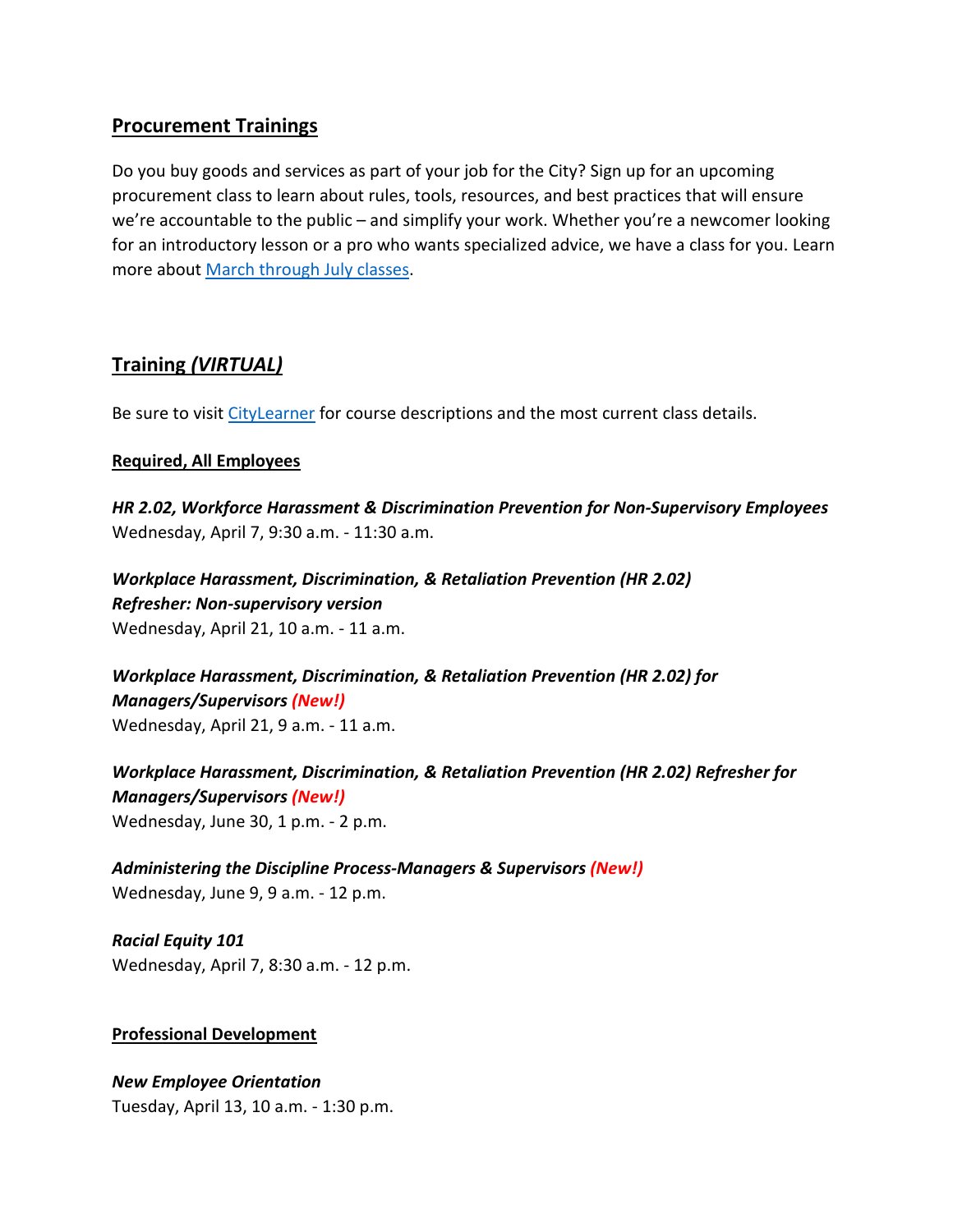#### *Reasonable Employment Accommodations Training (New!)*

Wednesday, April 21, 1 p.m. - 2:15 p.m.

#### *Facilitation Training: Learn to Lead Reflective Conversations (New!)*

Oregon Humanities' facilitation training prepares people to plan and facilitate conversations about vital issues and questions across differences, beliefs, and backgrounds. These conversations help build strong relationships within organizations and among communities. This is a 3-part training with limited seating and the training will focus on both online and inperson facilitation techniques and skills. Thursday, April 15, 10 a.m. - 3:30 p.m.

Friday, April 16, 10 a.m. - 3:30 p.m.

Friday, April 23, 10 a.m. - 12 p.m.

#### **PCC Virtual Classes – Winter/Spring Term**

Supervisor/Manager approval is required for courses with a fee. *Please sign up as soon as possible for PCC classes to avoid cancellation due to low enrollment.*

#### *Motivating Employees,* Cost: \$175 *(New!)*

Wednesday, April 7, 9 a.m. - 1 p.m.

#### *Introduction to Process Mapping,* Cost: \$125 *(New!)*

Thursday, April 8, 9 a.m. - 12 p.m.

#### *Diversity & Conflicts: A Source for Growth,* Cost: \$350 *(New!)*

Day 1: Tuesday, April 20, 9 a.m. - 1 p.m. Day 2: Thursday, April 22, 9 a.m. - 1 p.m.

## *Role of the Supervisor,* Cost: \$175 *(New!)*

Wednesday, April 28, 9 a.m. - 1 p.m.

# See [the full list of PCC Virtual classes.](https://www.portlandoregon.gov/bhr/article/503337)

Go t[o CityLearner](https://www.portlandoregon.gov/bhr/article/446111) for class information and registration.

#### *Introduction to Procurement*

Covering the fundamentals of public procurement at the City of Portland. This course is recommended before taking other courses in the curriculum. Monday, April 5, 10 a.m. - 12 p.m. [Join Microsoft Teams Meeting](https://teams.microsoft.com/l/meetup-join/19%3ameeting_NzEzMGM0ZDMtY2NlZC00ZmNjLWFlYzctOTA1ZTlmNzE1ZGY4%40thread.v2/0?context=%7b%22Tid%22%3a%22636d7808-73c9-41a7-97aa-8c4733642141%22%2c%22Oid%22%3a%2286b2ae6e-2fe6-44ca-9974-4b60b2e2cd99%22%7d) [+1 971-323-0035](tel:+1%20971-323-0035,,306301558) Conference ID: 306 301 558